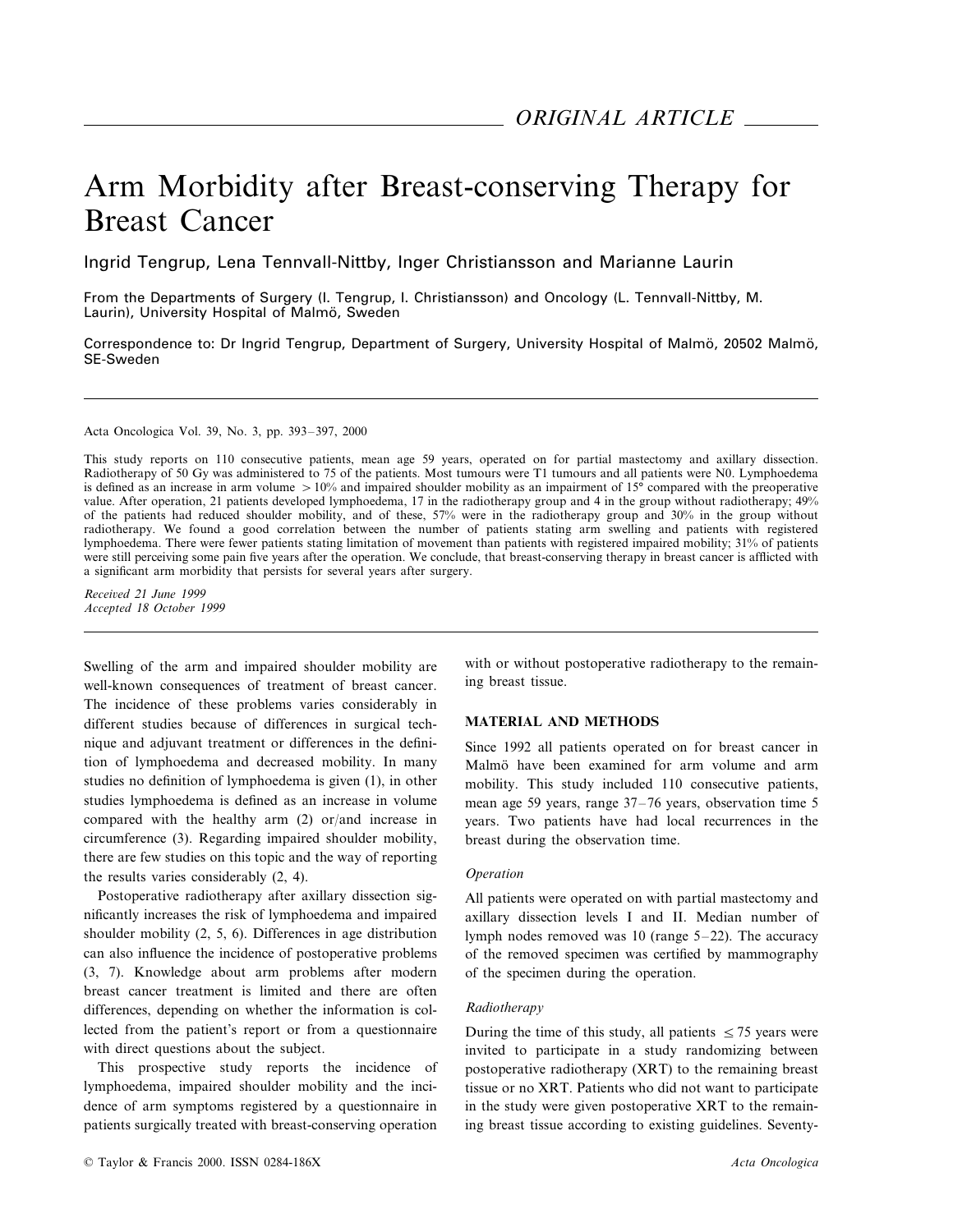five patients in this study had postoperative XRT and 35 patients were randomized to the control group without postoperative XRT. The XRT was given with two opposing tangential fields with fraction sizes of 2.0 Gy 5 times a week to a total dose of 50 Gy. The axilla was not included in the radiation field. Two patients in the no XRT group had local recurrences and were operated on and given XRT after the operation for recurrence one and three years, after the primary operation.

## *Tumour characteristics*

Tumour size was categorized according to the histopathological tumour diameter and varied from microscopically invasive foci in a ductal carcinoma in situ up to a diameter of 40 mm. All specimen margins were microscopically free from tumour. All lymph nodes were free from metastasis.

#### *Measurements of arm volume and shoulder mobility*

Arm volume and shoulder mobility were measured preoperatively, bilaterally and thereafter once a year for up to 5 years after the operation.

Arm volume was measured according to the water displacement method, as described by Swedborg (1). Both arms were submerged separately in a water-filled plexiglass tank, with the arms straight. The displaced water was weighed. By means of markings, it was verified that the patient's arm was in the same position from time to time. At the postoperative examination, measurements were corrected for changes in the volume of the healthy arm as a result of changes in body weight. Lymphoedema has been defined as an increase in volume  $> 10\%$  in relation to the preoperative volume.

Measurement of shoulder mobility was done actively by means of a goniometer. Forward/upward elevation, extension and abduction were calculated with the patient sitting in an upright position with her feet on the floor and hips and knees at an angle of 90°. Inward and outward rotations were calculated with the patient lying on her back, with a 90° abduction in the shoulder. Reduced mobility has been defined as a reduction in any direction of more than 15° in relation to the preoperative value. Changes caused by intervening diseases, such as fractures in the arm in question, have been excluded.

## *Questionnaire*

At the time of each measurement, the patients answered a questionnaire concerning their perceptions of arm swelling and limitation of movement and the degree of perceived pain was indicated on a visual analogue scale  $(0-100)$  on each occasion. Severe pain influencing activities of daily life was regarded as being commensurate with values  $> 50$ , moderate pain with values between 30 and 50.

The patients' reports were examined to identify patients with clinical data on arm swelling and other arm problems and patients who had had referrals to a physiotherapist.

#### **Table 1**

*Number* (%) *of patients with lymphoedema and impaired shoulder mobility at one or more registrations after breast-conserving operation*  $(BCO) \pm XRT$ 

|                       | Lymphoedema | Impaired shoulder mobility |
|-----------------------|-------------|----------------------------|
| $BCO+XRT$<br>$n = 75$ | 17(22%)     | 44 (57%)                   |
| $BCO-XRT$<br>$n = 35$ | 4 $(12%)$   | $10(30\%)$                 |
| Total<br>$n = 110$    | 21(19%)     | 54 (49%)                   |

The measurements were performed outside the routine check-up programme and did not influence treatment and follow-up.

## **RESULTS**

Five patients died during the observation time, after the two-years' check-up. One patient moved to another area after the two-years' check-up and four patients refused check-up after three and four years, respectively. During the observation time, 21 patients developed lymphoedema. The distribution of these patients between the two different treatment groups is recorded in Table 1. The time to first registered lymphoedema is shown in Table 2. Twothirds of the patients developed lymphoedema during the first two years. Median increase in arm volume at the first registration of lymphoedema was 16% (0–39%). Two patients developed oedema of the hand, one of whom had no registered increase in arm volume. The median volume for the maximum increase in arm volume registered during the observation time was  $19\%$  (0–47%). The number of patients stating swelling of the arm in the questionnaire is recorded in Table 3. This table also shows the number of patients with registered lymphoedema of the arm at the same time. Five patients with registered lymphoedema do not state problems with arm swelling. The increase in arm volume in these patients was between 11 and 22%. Seven patients complained of arm swelling where no lymphoedema was registered. Five years after surgery, all patients stating swelling of the arm had registered lymphoedema. Ten of the 21 patients with lymphoedema have had referrals to a physiotherapist. Mean maximum

# **Table 2**

*Time to first registration of lymphoedema and impaired shoulder mobility*

| Year after<br>Operation | Lymphoedema | Impaired shoulder<br>mobility |
|-------------------------|-------------|-------------------------------|
|                         |             | 32                            |
|                         | 6           | 12                            |
|                         |             |                               |
|                         |             |                               |
|                         |             |                               |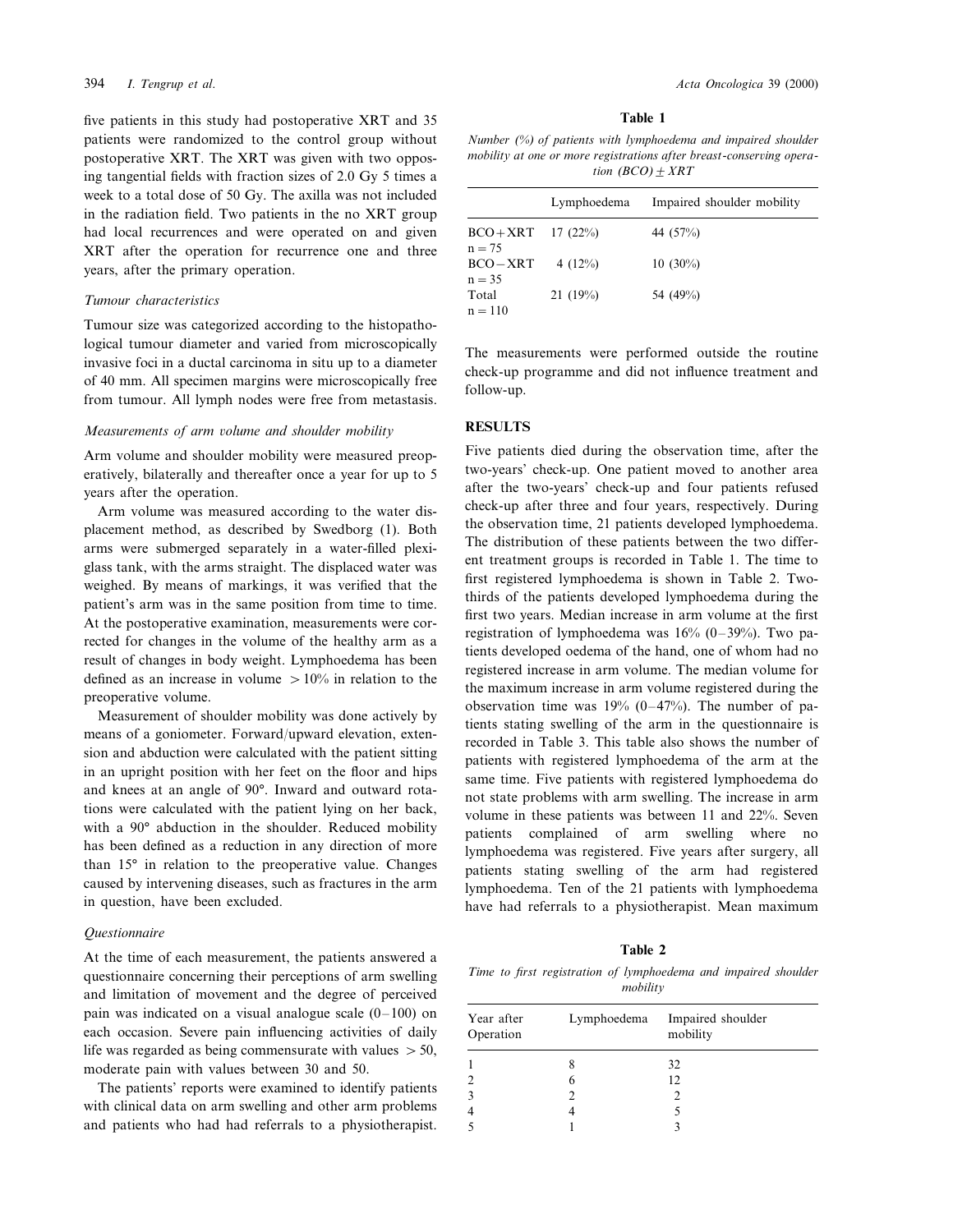| n<br>H<br>۰,<br>v |  |
|-------------------|--|
|                   |  |

*Number of patients perceiving swelling of the arm and patients with registered lymphoedema one to five years after surgery* 

| Year after<br>operation | Perception of<br>swelling | Registered<br>lymphoedema |
|-------------------------|---------------------------|---------------------------|
|                         | 11                        |                           |
|                         | 11                        | 11                        |
| 3                       | 13                        | 10                        |
|                         | 15                        | 14                        |
|                         |                           | 14                        |

increase in volume registered in these patients is 20%  $(0-47%)$ . Another four patients have statements in their medical records concerning swelling of their arms, but no specific measures have been taken. The increase in volume in these four patients is between 12 and 25%.

Fifty-four patients developed impaired shoulder mobility after their operations, as shown in Table 1. The decrease in shoulder mobility includes all directions of movements, with a slight predominance of the forward/upward movement (25 patients). Time to first registered impaired shoulder mobility is shown in Table 2. Thirteen patients had lymphoedema as well as impaired shoulder mobility. Median value for the first registered decrease in mobility is 20° (15–90°) and median value for registered maximum decrease in shoulder mobility as also 20° (15– 90°). Six of the patients with registered decrease in shoulder mobility had other diseases influencing mobility, such as fibromyalgia and rheumatoid arthritis. The decrease in shoulder mobility in the operated side has been corrected for decrease in mobility affecting both sides. Of the patients with impaired shoulder mobility, 81% were registered during the first two years. Patients stating impaired mobility according to the questionnaire are presented in Table 4, which also shows the number of patients with registered decrease in shoulder mobility.

Seventy-two patients reported having some degree of pain at one or more times of examination. Fourteen of these patients experienced moderate pain and 11 stated having severe pain that affected their activities of daily life. Five years after the operation 31% of the patients still have perception of some pain. Twelve patients reported prob-

#### **Table 4**

*Number of patients perceiving impaired shoulder mobility and patients with registered impaired mobility one to five years after surgery*

| Year after<br>operation | Perception of<br>impaired mobility | Registered impaired<br>mobility |
|-------------------------|------------------------------------|---------------------------------|
|                         |                                    | 32                              |
|                         |                                    | 38                              |
|                         | 10                                 | 33                              |
|                         |                                    | 34                              |
|                         |                                    | 38                              |

lems with decreased sensibility or perception of swelling in the axilla during the observation time, five patients at the first check-up.

# **DISCUSSION**

A major problem when assessing the impact of breast cancer therapy on the development of lymphoedema and other arm problems is the lack of a universal working definition. Various methods have been used to measure the lymphoedematous arm. The traditional way is to measure arm circumference 10 cm below and 10–15 cm above the elbow. Such measurements can be inaccurate and tend to vary according to the degree of constriction of the soft tissues employed by the observer. This method has been used by, among others, Liljegren et al. (7) and Gerber et al. (4). Another method is the measurement of arm volume by water displacement. This method is regarded as more accurate and independent of the investigator. A correlation between the two methods has been made by Hoe et al. (8) and Kissin et al. (9), who both found a poor correlation between the two methods. Measurement of the arm circumference can be used for estimation of arm volume if measurements are made at 4-cm intervals along the arm, thereafter using a formula for calculating arm volume, as shown by Kuhnke (10). Measurement of arm circumference may be complementary to the water displacement method by indicating in which part of the arm the swelling is most pronounced and also by identifying the few cases with oedema restricted to the hand only. In the present study, we used volumetry and defined lymphoedema as an increase in value of  $> 10\%$ , a definition used in earlier Swedish studies (2, 11). We found 19% lymphoedema in total, which is a rather high figure for patients with disease of good prognosis. We found good correlation between the number of patients with registered lymphoedema and those perceiving swelling of the arm according to the questionnaire, which we find justifies the definition of lymphoedema used. We identified five patients with registered lymphoedema who did not state having arm swelling. The increase in arm volume in these five patients was of the same magnitude as the mean increase in arm volume in the patients with registered lymphoedema as well as perception of swelling. The incidence of lymphoedema seems to be underestimated clinically, as we found only 14 out of 21 patients with registered lymphoedema, when looking through the patients' records. We think it is important to identify patients with lymphoedema early in order to start treatment with compression therapy, which, clinically, is more effective the shorter the time the oedema has persisted. Lymphoedema persisting over a long period results in hypertrophia of the subcutaneous fat tissue and development of fibrosis, both of which make compression therapy less effective.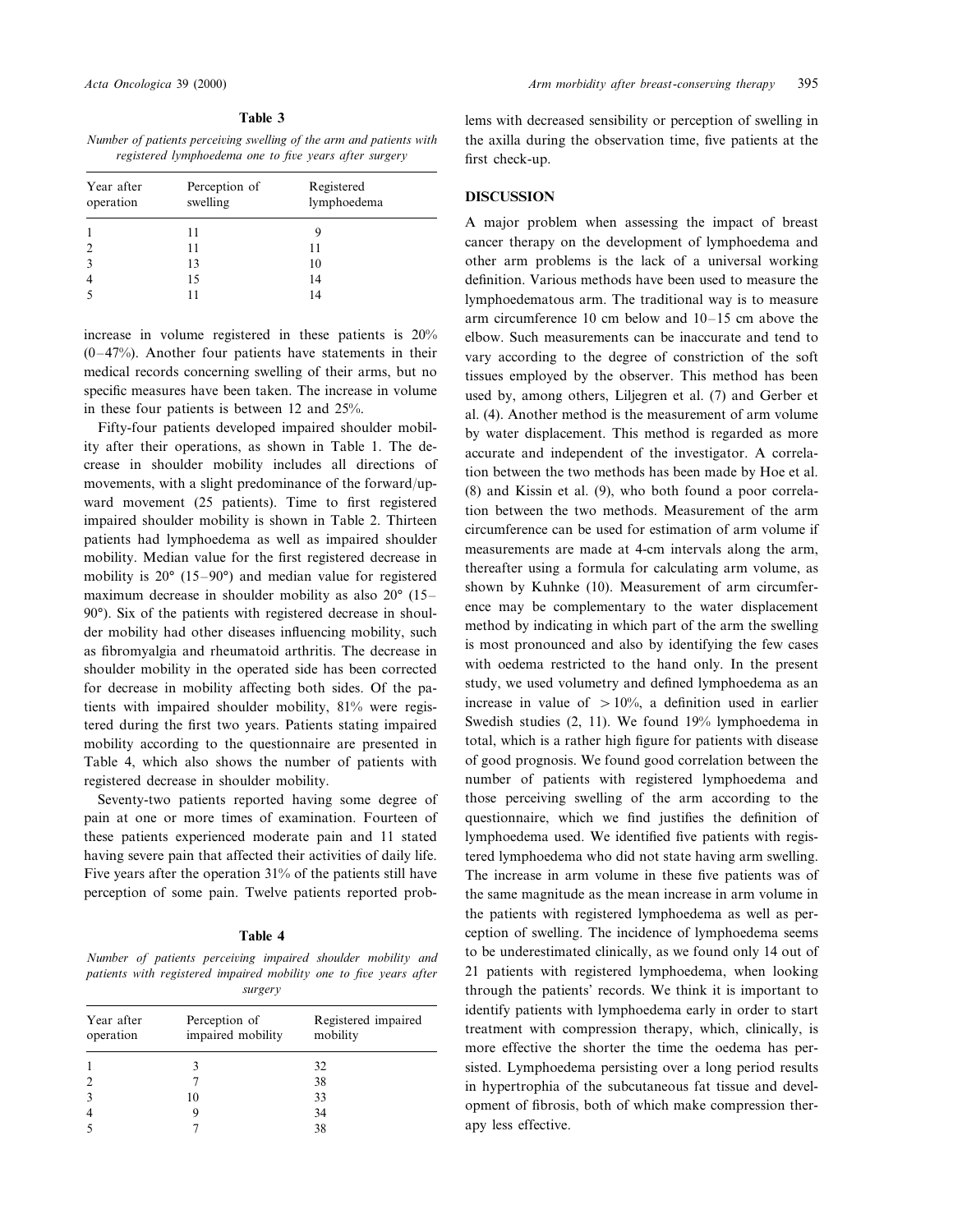In addition to differences in methods of measuring lymphoedema, differences in incidence in the various studies can be explained by differences in surgery, particularly axillary surgery and adjuvant treatment, especially whether XRT is given or not. Most published studies dealing with the incidence of lymphoedema after mastectomy and axillary dissection or axillary sampling show that postoperative XRT including the axilla significantly increases the incidence of lymphoedema (2, 5). The irradiation technique used in breast-conserving therapy is not intended to include the axilla in the radiation field, but probably the lower part of the axilla is included. In their study, Kiel & Rademacker (12) show that some or all of the surgical clips from the axillary dissection were present in the tangential fields. In our study we found more patients with lymphoedema in the XRT group (22%) than in the control group (12%).

Another factor found in some studies that predisposes to the development of lymphoedema is old age (3, 12), whereas other authors have found less oedema in elderly patients (6). In our study we did not find any correlation with age. Mean age for patients developing lymphoedema was 56 years compared with 59 years in the total material. In the total material 32% of the patients were 65 years or more and among the patients with lymphoedema 33% were in the same age group. In the first two years' checkups we found patients stating arm swelling in the questionnaire but for whom there was no registration of lymphoedema. This can perhaps be explained as decreases in sensibility in the axilla and upper arm being perceived by these patients as swelling of the arm. At the 5-years' check-up, all patients stating swelling also had registered lymphoedema.

Regarding shoulder mobility after breast cancer treatment, few studies have been published and the definitions vary considerably. Reduced mobility, using our definition, has been registered in this study in 49% of the patients. In contrast to lymphoedema, there is no correlation between the number of patients stating impaired shoulder mobility and patients with registered impaired mobility. The same was found in an earlier study (13) on elderly women ( $\geq$  70 years of age), where we found 39% with impaired mobility. In that study we thought the lack of correlation might be due to the age of the patients and that there would be a better correlation in a study like the present one, with younger patients, many of them professional women. As the findings are similar in the two studies, it might well be that the definition of impaired shoulder mobility of 15° is too narrow and a limit of 20° or more might be more representative of the patients problems. In a study by Maunsell (14), subjective limitation in range of movement is stated to be 32% 3 months after surgery, remaining constant 15 months later. According to the questionnaire in our study, 20% of the patients complained of impaired shoulder mobility at some time during the 5 years' observation period. Nine of the 54 patients with impaired shoulder mobility have been referred to a physiotherapist, an even lower figure than that for patients with lymphoedema. In the study by Maunsell (14), 55% of the patients perceived pain. Our figures are higher if any degree of pain is included, but much lower if only moderate or severe pain is included (23%). In our study 31% of the patients perceived some pain in the arm after 5 years but little is found in the patients' records about this problem.

This study shows that a considerable number of patients with mostly small tumours and without lymph node metastasis undergoing breast-conservation treatment develop arm problems, objectively as well as subjectively, and that most of these patients are not identified at routine check-ups. We believe it is important to take these problems into consideration in routine check-ups and to identify the patients as soon as possible in order to start treatment early, and also to take account of these problems when planning future studies and treatment guidelines to avoid over-treatment of patients with a very low risk of recurrence, thereby minimizing future arm problems.

#### **ACKNOWLEDGEMENTS**

This study was supported by grants from the Swedish Cancer Society. Project nr: B97-03-X-CC.

#### **REFERENCES**

- 1. Swedborg I. Voluminometric estimation of the degree of lymphedema and its therapy by pneumatic compression. Scand J Rehabil Med 1977; 9: 131–5.
- 2. Christensen SB, Lundgren E. Sequelae of axillary dissection versus axillary sampling with or without irradiation for breast cancer. Acta Chir Scand 1989; 155: 515–20.
- 3. Pezner RD, Patterson MP, Hill LR, et al. Arm lymphoedema in patients treated conservatively for breast cancer: relationship to patient age and axillary node dissection technique. Int J Radiat Oncol Biol Phys 1986; 12: 2079–83.
- 4. Gerber L, Lampert M, Wood C, et al. Comparison of pain motion and edema after modified radical mastectomy vs local excision with axillary dissection and radiation. Breast Cancer Res Treat 1992; 21: 139–45.
- 5. Segerström K. The swollen arm. Thesis. Sweden: University of Umeå, 1991.
- 6. Thompson AM, Air M, Jack WJL, Kerr GR, Rodger A, Chetty U. Arm morbidity after breast conservation and axillary therapy. The Breast 1995; 4: 273–6.
- 7. Liljegren G. Sector resection and axillary dissection with or without postoperative radiotherapy. Results from a randomized trial. Thesis. University of Uppsala 1995; VI: 1–21.
- 8. Hoe AL, Iven D, Royle GT, Taylor I. Incidence of arm swelling following axillary clearance for breast cancer. Br J Surg 1992; 79: 261–2.
- 9. Kissin MW, Querci della Rovere G, Easton D, Westbury G. Risk of lymphoedema following the treatment of breast cancer. Br J Surg 1986; 73: 580–4.
- 10. Kuhnke E. Die Volumenbestimmung entrundeter Extremitäten aus Umfangs-messungen. Lymphologie 1978; 2: 37–44.